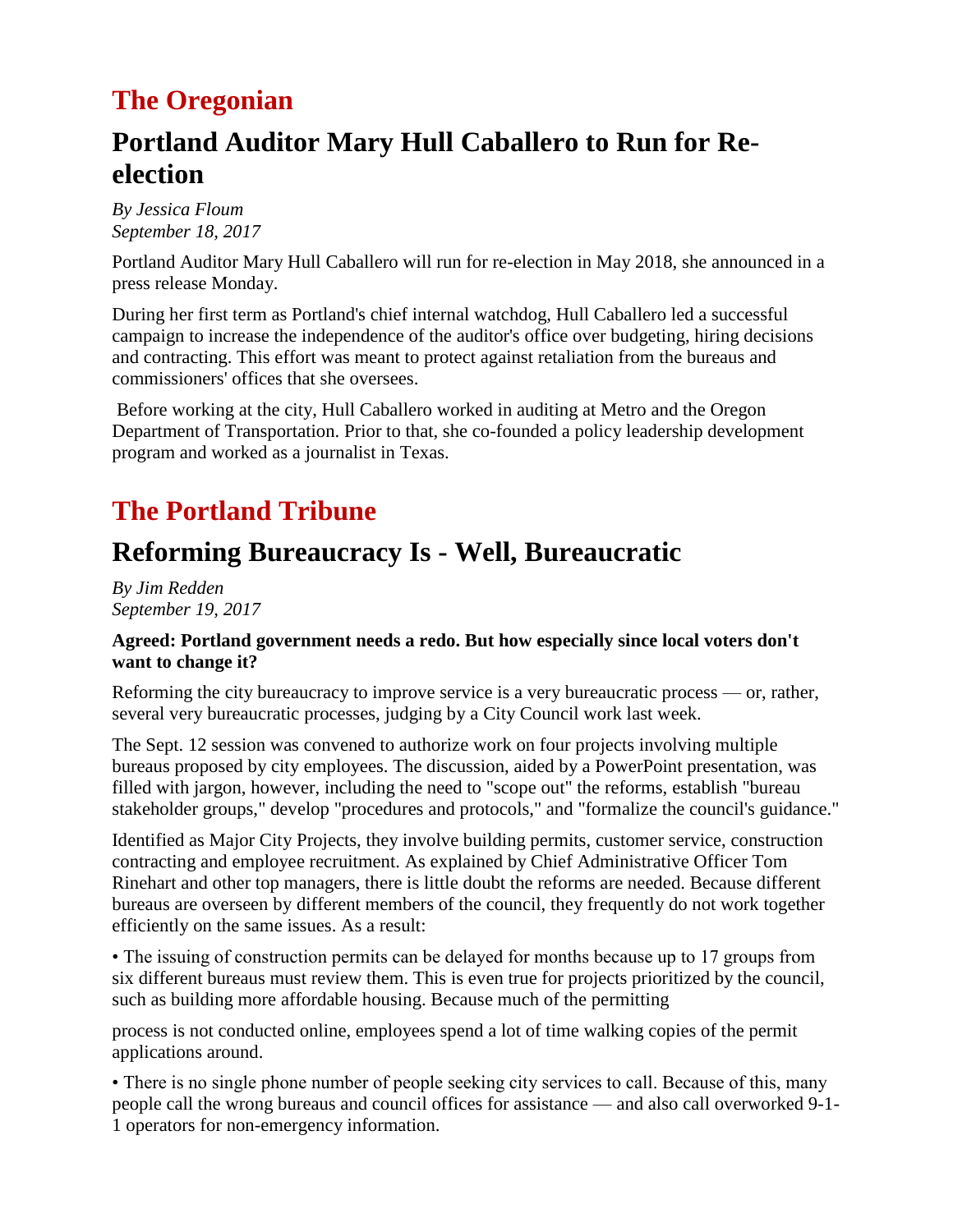• There is no centralized oversight of city construction projects, even though they have grown more than 200 percent over the past four years and are scheduled to increase even more in coming years.

• It currently takes an average of 140 days to fill a vacant city position after the opening has been posted. That compares to less than 100 days in most similar cities, prompting many qualified applicants to take other jobs before the local hiring process is completed. This is making it even harder to meet the council's equity goals.

"As Portland continues to grow, the city's approach to intrabureau projects must change to meet the expectations of Portlanders," Mayor Ted Wheeler said at the beginning of the session, calling for a "stronger project management approach" to work involving multiple bureaus.

According to Rinehart, because city managers oversee all the bureaus in most cities, they typically coordinate their work, usually assisted by project management offices. Respecting Portland's unique form of government that voters have repeatedly refused to change, Rinehart said he was not prepared to advocate the creation of such an office at this time. Instead, he said bureau managers had agreed that they could create multi-agency teams that would meet regularly to enact the reforms sought by the council.

One example is the Development Directors Group that has begun meeting monthly. It includes the directors of the six bureaus involved in the construction permitting process. One thing they've realized is that staffing levels vary greatly between the bureaus, meaning some complete their work faster than others — and some delays are caused primarily by the slowest review group.

Nevertheless, Rebecca Esau, the new director of the Bureau of Development Services, says progress is being made to approve permits more quickly.

Two themes recurred throughout the session. First, reforming the bureaucracy is a slow process. The council has been talking about creating a centralized 3-1-1 number to answer all nonemergency calls for city services for many years. A consultant was hired to recommend a program in 2014. There is still no start date.

And second, reforming the bureaucracy apparently means increasing the bureaucracy. Most of those who talked about their projects mentioned the need to hire additional staff to carry them out, including Assistant Human Resources Director Serilda Summers-McGee. She said her bureau needs more employees to recruit qualified candidates for job openings, especially within minority communities. According to the presentation, around 40 percent of the city's existing employees will be eligible to retire over the next few years.

The council members present for the session agreed the proposed projects are needed. A fifth project, coordinating requests for funding through the Build Portland infrastrcuture maintenance initiative approved in the current city budget, was discussed at an Aug. 29 work session.

Because such cooperation potentially threatens the historic independence of bureaus, Commissioner Nick Fish proposed the council sign a joint declaration committing them to work together. Wheeler and Commissioner Chloe Eudaly agreed. Commissioners Amanda Fritz and Dan Saltzman were absent.

Rinehart said the council will be presented with detailed plans for carrying out the projects when they are finalized in coming months.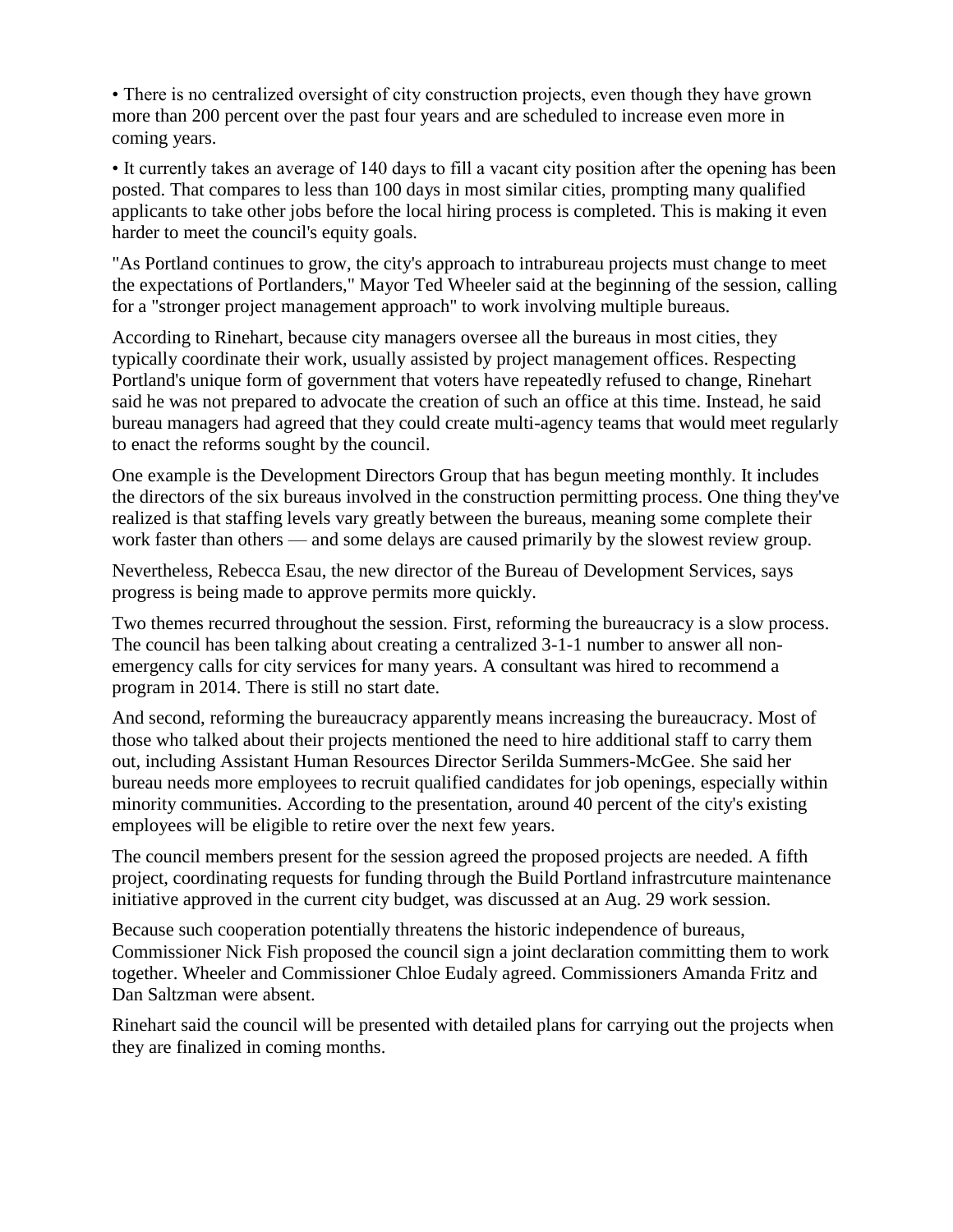## **City Hall Watch: Report says Art Tax Administrative Costs Too High**

*By Jim Redden September 19, 2017* 

#### **Plus, Neighborhood Small Grants offered and the Bicycle Parking Code online open house is ongoing**

The City Council agreed to consider proposals for reducing the administrative costs of the \$35-ayear art tax when it accepted the 2017 annual report on it Wednesday.

The report said administrative costs have averaged nearly 8 percent over the past five years, not the 5 percent maximum in the ballot measure approved by voters in November 2012.

Ideas discussed ranged from raising the cap to using discretionary general fund dollars to supplement the administration of the tax, officially called the Arts Education and Access Fund.

On the other hand, the report said collections to support arts classes in schools and nonprofit arts organizations have increased over the past five years, growing from \$7.9 million in 2012 to \$9.6 million in 2016. Nearly one-quarter of Portlanders are still not voluntarily paying it, however.

#### Neighborhood Small Grants offered

The Office of Neighborhood Involvement is offering \$100,000 in Neighborhood Small Grants to neighborhood and community organizations for community engagement projects. The grants are available through Portland's seven neighborhood district coalitions. Each has its own application process and deadline.

Goals include increasing the number and diversity of people engaged in their communities and neighborhoods. Priority is placed on projects involving underserved communities, including people of color, immigrants and refugees, low-income individuals and families, youth, homeless people, people with disabilities, and the lesbian, gay, bisexual, transgender and queer (LGBTQ) community.

You can lean more at www.portlandoregon.gov/oni/43120.

Bicycle Parking Code online open house ongoing

The Portland of Transportation is updating the city's Bicycle Parking Code and offering an online open house for the public to learn about it.

Over the past 18 months, the stakeholder advisory committee developed a set of recommendations that include updating the amount of required short- and long-term bicycle parking, allowing for reduced spacing for rack placement, encouraging space-saving rack designs, and establishing a hierarchy of bicycle parking location and security standards.

The open house is available through Sept. 25 and can be found at tinyurl.com/ya757wku.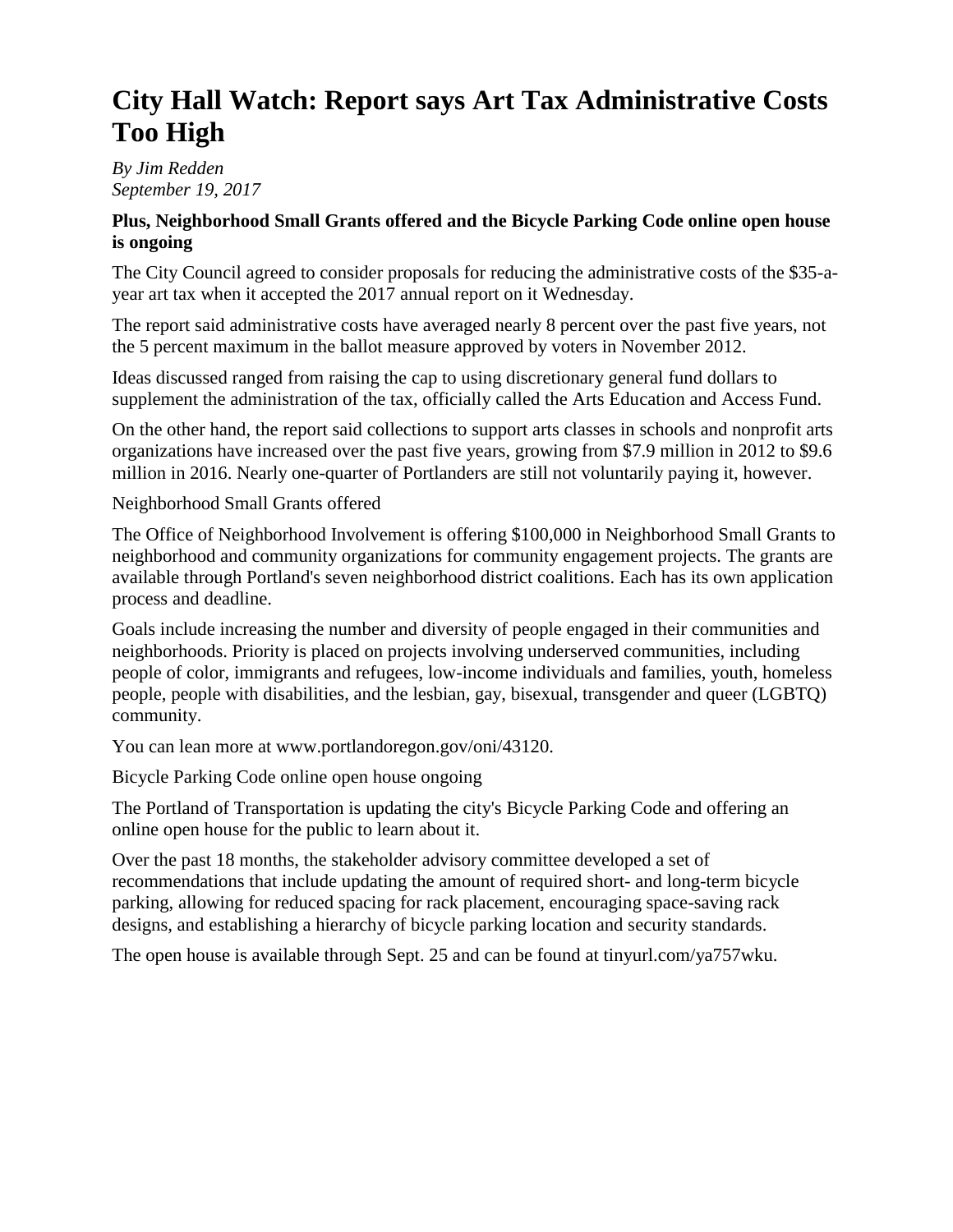## **Multnomah Commissioner Loretta Smith will Run for Portland Council**

*By Nick Budnick September 18, 2017* 

#### **Smith will challenge Hardesty, others to succeed Dan Saltzman, who is not running**

Mere hours after City Commissioner Dan Saltzman dropped his re-election bid, Multnomah County Commissioner Loretta Smith announced that she would enter the race to succeed him.

Former lawmaker and prominent activist Jo Ann Hardesty has already announced her plans to run, and filed for the office, and others are expected to file in the wake of Saltzman's surprise announcement.

Here is Smith's statement:

"I want to thank Commissioner Dan Saltzman for his 25 years of dedication to the place we all call home. I wish him well on his new path.

"Today I am announcing my intention to run for Portland City Council Position No. 3.

"I have been in public service my entire professional life, first serving with Senator Ron Wyden for twenty-one years, and then as a Multnomah County Commissioner for the past seven years where we have created hundreds of jobs for young people, educated seniors about scams and dangers of opioid abuse, and have been a voice for so many Oregonians who have been left behind.

"The opportunity to continue to fight for the most vulnerable on the Portland City Council would be an honor and a privilege.

"Our next leaders need build a shared vision for Portland's future that ensures it remains affordable for working people, stand up for progressive values, and provide every community a meaningful voice in City Hall."

# **City Auditor Mary Hull Caballero Files for Reelection**

*By Jim Redden September 18, 2017* 

#### **Audit led successful effort to increase the independence of the office during her first term**

Portland City Auditor Mary Hull Caballero filed for re-election on Monday. No one has yet announced against her.

Hull Caballero was first elected to the office in 2014. During her first term, she led an effort to increase the independence of the Auditor's Office that referred to the ballot by the City Council and approved by 86 percent of the voters in last May.

In her filing statement, Hull said her priorities for her second term include building on that support to finish implementing the changes voters approved, as well as continuing to improve the communication of results of audits and investigations to the public. She also want to ensuring that the City of Portland is equitable, effective and efficient in the delivery of its services.